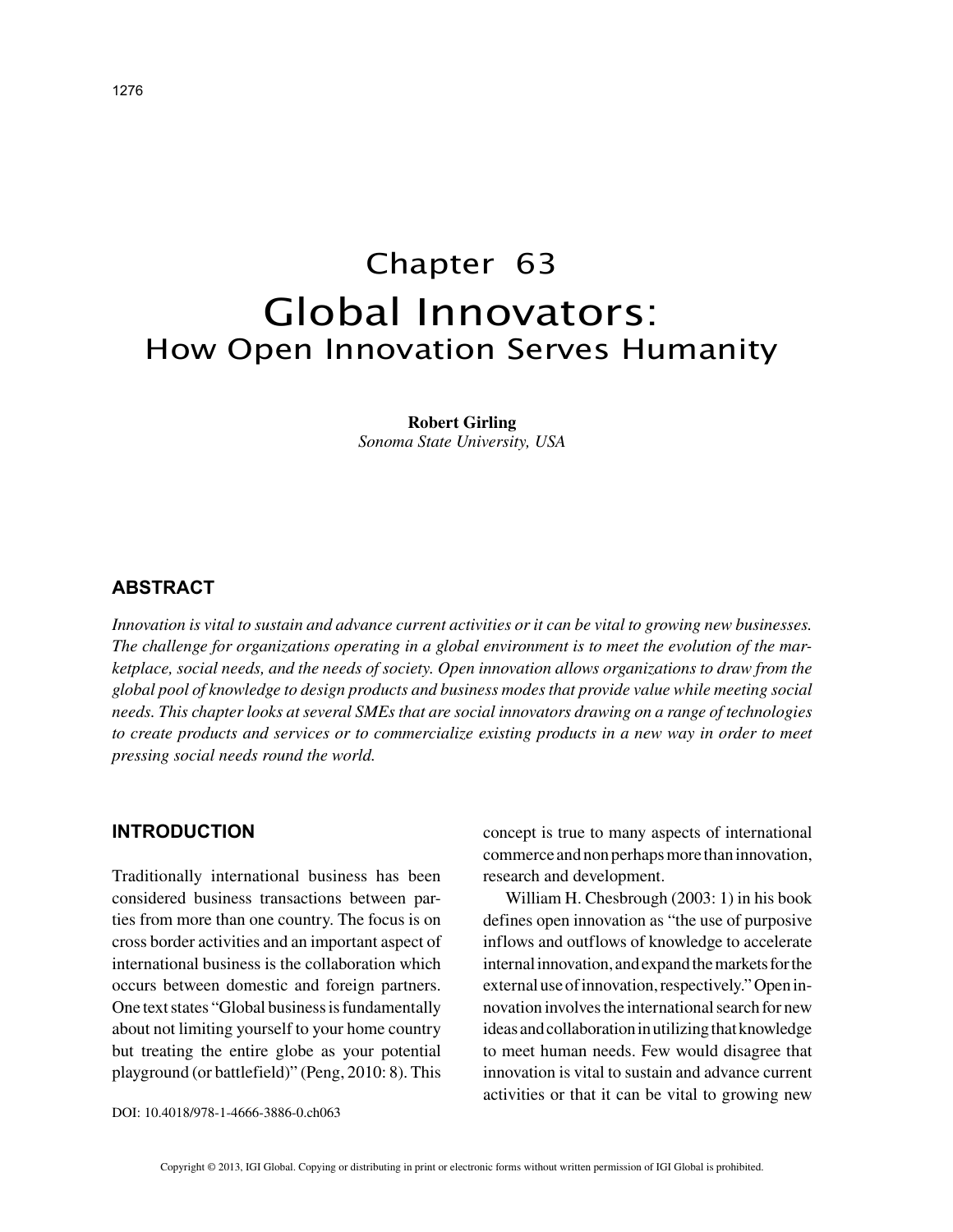businesses. "Open innovation means that companies should make much greater use of external ideas and technologies" (Chesbrough, 2006a: 1).

The challenge for organizations operating in a global environment is to meet the evolution of the marketplace, social needs and the needs of customers in the best possible way. Open innovation allows organizations to draw from the global pool of knowledge to design products and business modes that provide value.

Twenty-first century innovation is different from innovation in past eras. This chapter looks at several SME's that are organizational innovators: some are creating new products or services, some are commercializing existing products in a new and relevant way, while others are opening new markets. The reader can explore the nature and characteristics of the emerging organizational forms that are being built through global networks and frameworks. The chapter identifies the implications of these changing business constructs for our collective future.

Open innovation requires shedding a number of assumptions and traditional ways of doing business. Companies that embrace open innovation believe that smart people work inside and outside their companies and rather than attempting to discover technologies themselves, open innovators believe they need not originate ideas and research to profit from them (Chesborough, 2006b).

The methodology imposed in this chapter is a series of case studies. Case studies are employed in order to be able to provide a more complete assessment, one which is holistic and takes into consideration the contextual environment. The aim is to provide an empirical understanding from which an improved understanding may emerge. Despite the inherent limitation of generalizing from a limited number of cases, it contributes to an understanding of how a new breed of global innovators operate.

### **BACKGROUND**

Globalization has been accompanied by increasing consumer concern about the health consequences and working conditions under which goods are produced. Consumers want to know "are companies treating their workers fairly, are they being paid fairly, do the products contain harmful chemicals, is the workplace safe?" A growing number of citizens are coming to realize that the decisions of companies where they work or shop has an impact on others all around the globe. And there is genuine cause for concern: Consider that only 12 percent of the price of a pair of jeans goes to the workers who made them in Honduras or Cambodia. UNITE (the Union of Needletrades, Industrial and Textile Employees) found that in El Salvador, the minimum wage for workers is 60 cents an hour, but an employee must earn at least \$1.73 to pull themselves out of poverty. Consider that only 10 per cent of the price of your espresso or cappuccino went to the grower. On a world scale 850 million people earn less than a living wage and there are some 250 million child laborers between 4 and 14 years of age. These issues have led to global efforts to establish standards of fair and ethical trade (Young and Welford, 2002).<sup>1</sup> (See also Table 1)

# **MAIN THRUST**

Global innovators are companies which combine their values as an integral part of their business model to earn revenue while addressing essential social and environmental issues. As such they are adding important dimensions to global business. This article explores how some enterprises are building innovative business models which extend a hand to improve working conditions and raise living standards around the globe. For